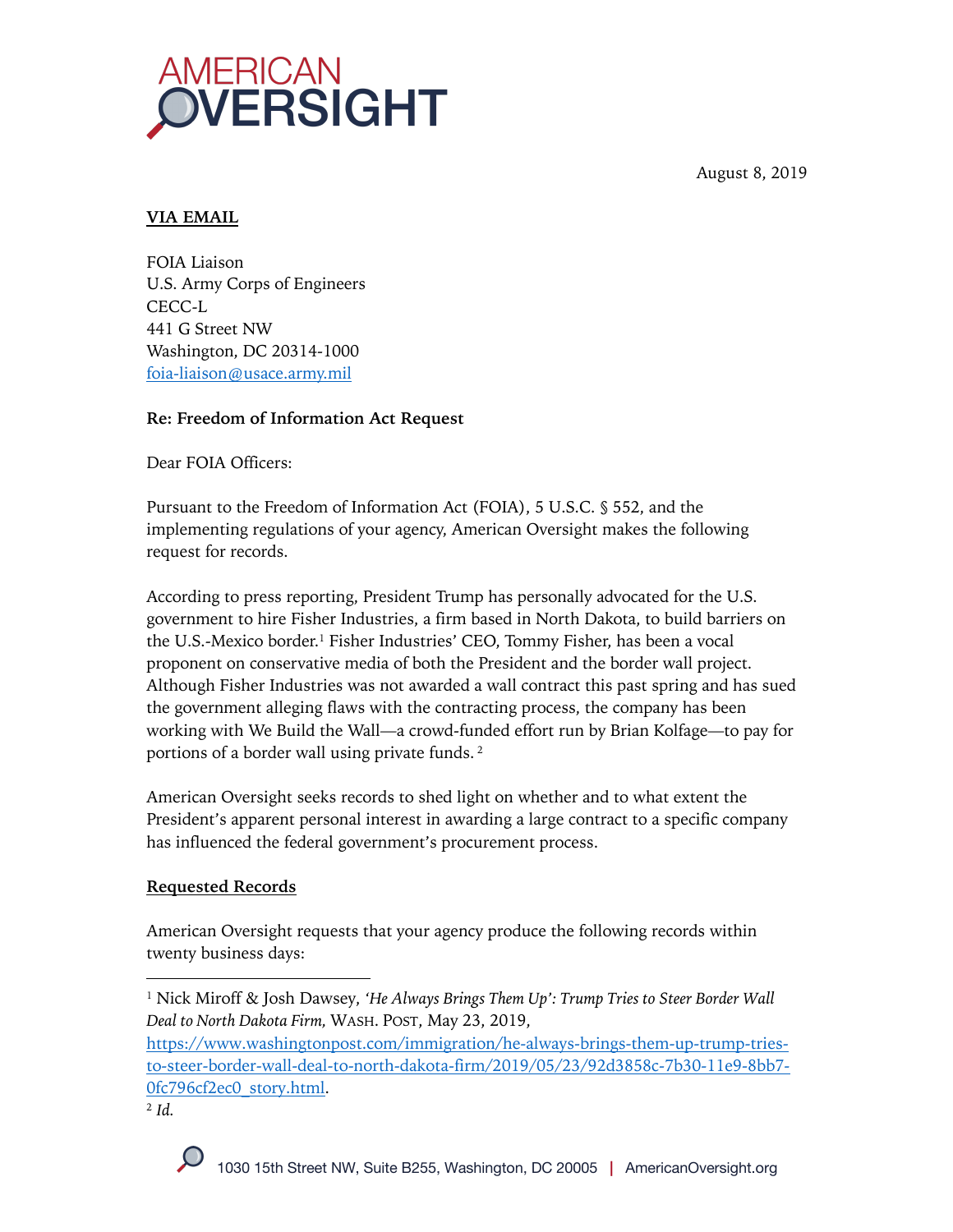All records reflecting communications (including emails, email attachments, calendar invitations or entries, handwritten or electronic notes taken at meetings, an informational material exchanged during meetings, talking points for meetings or calls, or readouts or summaries of meetings or calls) sent or received (including those copied or blind copied) by anyone with an email address ending in eop.gov regarding Fisher Industries or We Build The Wall.

For this request, American Oversight believes that records containing the terms below are likely to be responsive records, and American Oversight requests that USACE, at a minimum, employ these search terms to identify responsive records.

- i. "Fisher Industries"
- ii. "Fisher Ind"
- iii. "Tommy Fisher"
- iv. "Fisher Sand and Gravel"
- v. "We Build The Wall"
- vi. WBTW
- vii. Kolfage

American Oversight requests that USACE search the records of the following individuals:

- i. Chief of Engineers and Commanding General, Lt. Gen. Todd Semonite;
- ii. Deputy Chief of Engineers and Deputy Commanding General, Major General Michael Wehr;
- iii. Deputy Commanding General for Civil and Emergency Operations, Major General Scott Spellmon;
- iv. Deputy Commanding General for Military and International Operations, Major General Anthony Funkhouser;
- v. Director of Military Programs, Mr. Lloyd Caldwell;
- vi. Director of Civil Works, James C. Dalton;
- vii. Director of Contracting, Colonel Christine Beeler;
- viii. Chief of Engineering and Construction, Dr. Larry McCallister;
- ix. Anyone serving as Chief Counsel or Deputy Chief Counsel of the Army Corps of Engineers.

Please provide all responsive records from January 20, 2017, through the date the search is conducted.

#### **Fee Waiver Request**

In accordance with 5 U.S.C.  $\frac{1}{5}$  552(a)(4)(A)(iii) and your agency's regulations, American Oversight requests a waiver of fees associated with processing this request for records. The subject of this request concerns the operations of the federal government, and the disclosures will likely contribute to a better understanding of relevant government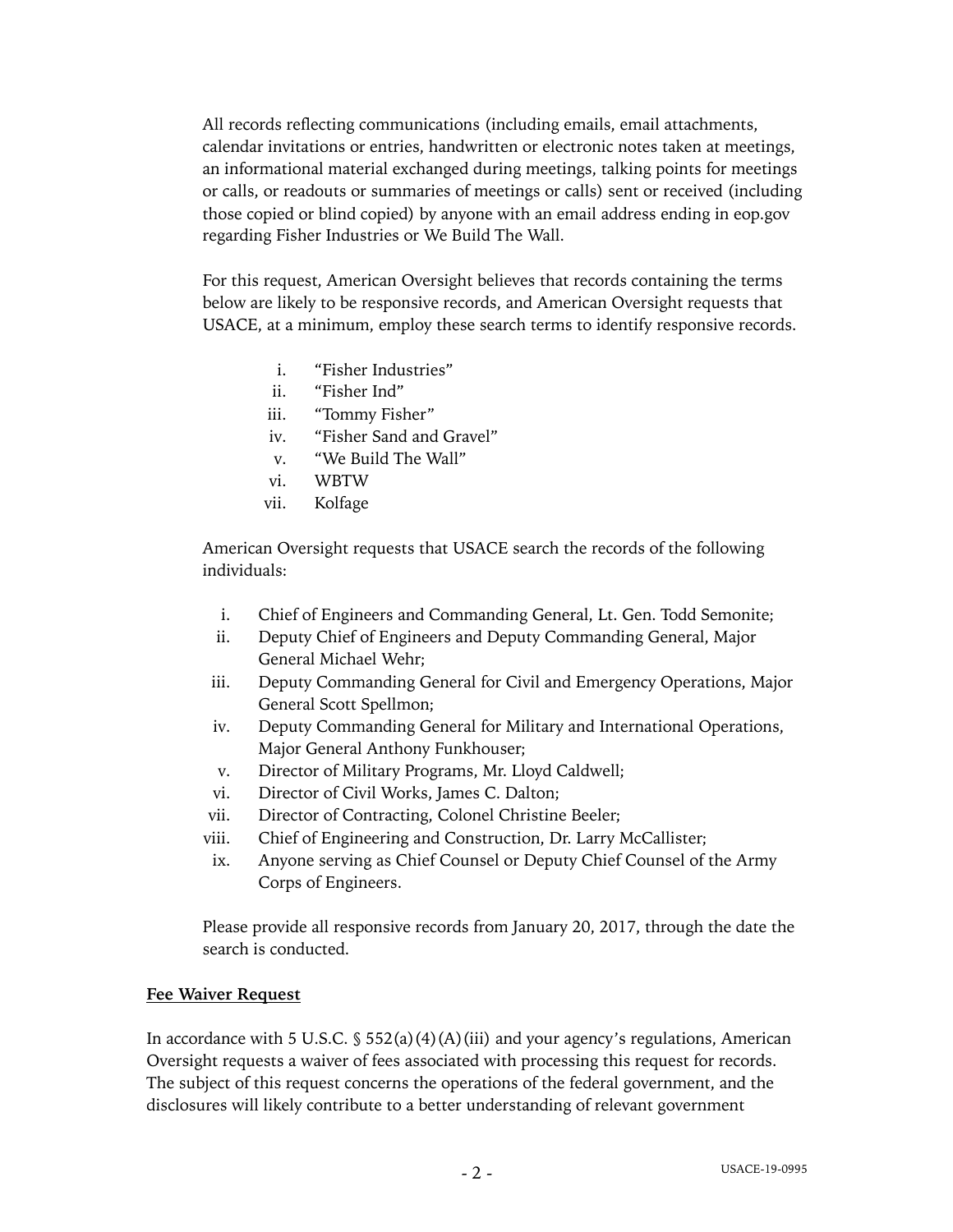procedures by the general public in a significant way. Moreover, the request is primarily and fundamentally for non-commercial purposes.

American Oversight requests a waiver of fees because disclosure of the requested information is "in the public interest because it is likely to contribute significantly to public understanding of operations or activities of the government."3 The public has a significant interest in the construction of a border wall and whether related contracts are being awarded because of political favors. Records with the potential to shed light on this question would contribute significantly to public understanding of operations of the federal government, including whether and to what extent the President has personally intervened in a federal government procurement process. <sup>4</sup> American Oversight is committed to transparency and makes the responses agencies provide to FOIA requests publicly available, and the public's understanding of the government's activities would be enhanced through American Oversight's analysis and publication of these records.

This request is primarily and fundamentally for non-commercial purposes.<sup>5</sup> As a  $501(c)(3)$ nonprofit, American Oversight does not have a commercial purpose and the release of the information requested is not in American Oversight's financial interest. American Oversight's mission is to promote transparency in government, to educate the public about government activities, and to ensure the accountability of government officials. American Oversight uses the information gathered, and its analysis of it, to educate the public through reports, press releases, or other media. American Oversight also makes materials it gathers available on its public website and promotes their availability on social media platforms, such as Facebook and Twitter.6

American Oversight has also demonstrated its commitment to the public disclosure of documents and creation of editorial content through numerous substantive analyses posted to its website. <sup>7</sup> Examples reflecting this commitment to the public disclosure of documents and the creation of editorial content include the posting of records related to an ethics waiver received by a senior Department of Justice attorney and an analysis of what those records demonstrated regarding the Department's process for issuing such waivers;<sup>8</sup> posting records received as part of American Oversight's "Audit the Wall" project

 $3\,5$  U.S.C.  $\frac{6}{5}$  552(a)(4)(A)(iii).

<sup>4</sup> Miroff, *supra* note 1.

<sup>5</sup> *See* 5 U.S.C. § 552(a)(4)(A)(iii).

<sup>6</sup> American Oversight currently has approximately 12,200 page likes on Facebook and 54,400 followers on Twitter. American Oversight, FACEBOOK,

https://www.facebook.com/weareoversight/ (last visited July 17, 2019); American Oversight (@weareoversight), TWITTER, https://twitter.com/weareoversight (last visited July 17, 2019).

<sup>7</sup> *News*, AMERICAN OVERSIGHT, https://www.americanoversight.org/blog.

<sup>8</sup> *DOJ Records Relating to Solicitor General Noel Francisco's Recusal*, AMERICAN OVERSIGHT, https://www.americanoversight.org/document/doj-civil-division-response-noel-franciscocompliance; *Francisco & the Travel Ban: What We Learned from the DOJ Documents*, AMERICAN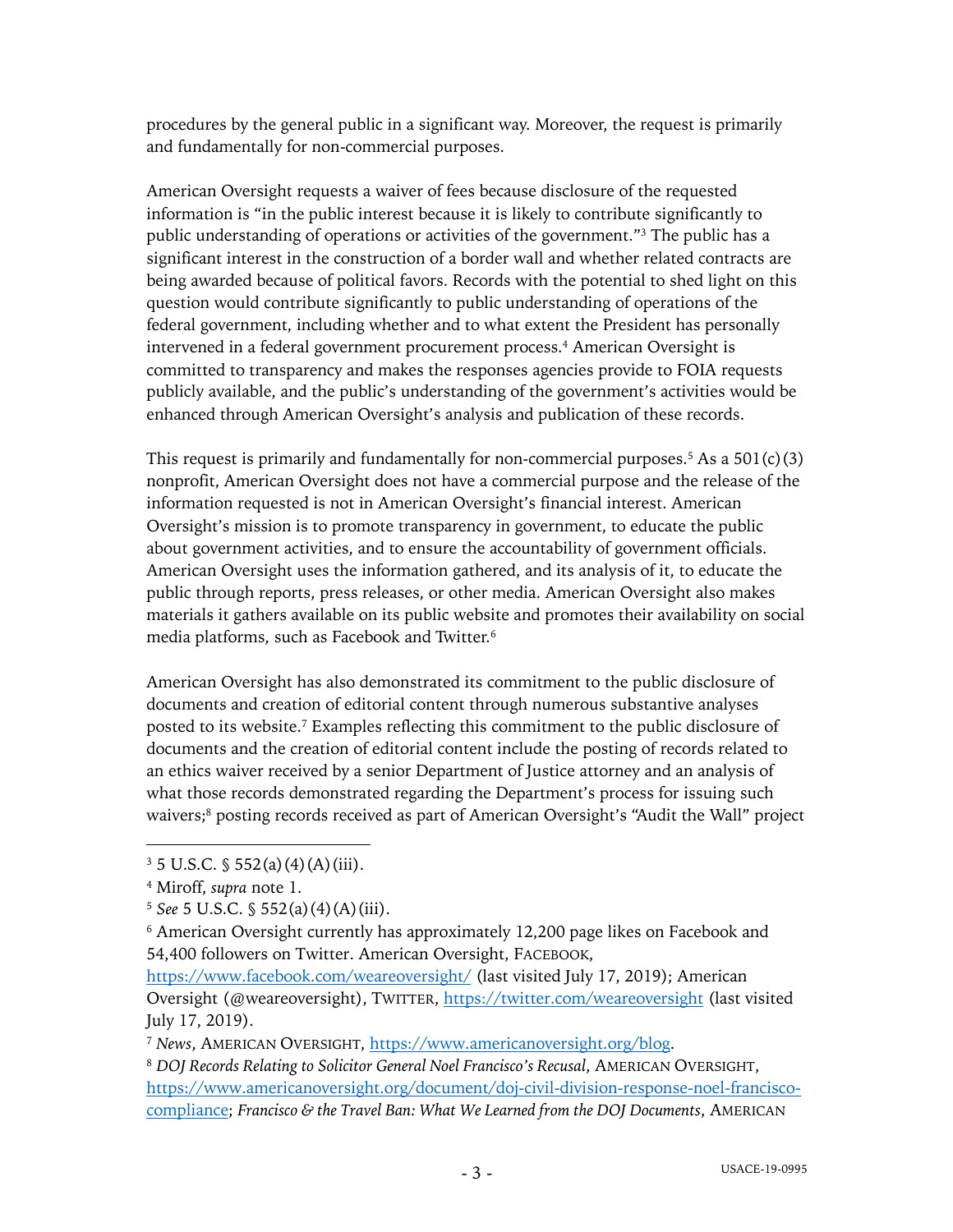to gather and analyze information related to the administration's proposed construction of a barrier along the U.S.-Mexico border, and analyses of what those records reveal;<sup>9</sup> posting records regarding potential self-dealing at the Department of Housing & Urban Development and related analysis;<sup>10</sup> posting records and analysis relating to the federal government's efforts to sell nuclear technology to Saudi Arabia;11 and posting records and analysis regarding the Department of Justice's decision in response to demands from Congress to direct a U.S. Attorney to undertake a wide-ranging review and make recommendations regarding criminal investigations relating to the President's political opponents and allegations of misconduct by the Department of Justice itself and the Federal Bureau of Investigation.<sup>12</sup>

Accordingly, American Oversight qualifies for a fee waiver.

# **Guidance Regarding the Search & Processing of Requested Records**

In connection with its request for records, American Oversight provides the following guidance regarding the scope of the records sought and the search and processing of records:

• Please search all locations and systems likely to have responsive records, regardless of format, medium, or physical characteristics. For instance, if the request seeks "communications," please search all locations likely to contain communications, including relevant hard-copy files, correspondence files, appropriate locations on hard drives and shared drives, emails, text messages or other direct messaging systems (such as iMessage, WhatsApp, Signal, or Twitter direct messages), voicemail messages, instant messaging systems such as Lync or ICQ, and shared messages systems such as Slack.

OVERSIGHT, https://www.americanoversight.org/francisco-the-travel-ban-what-welearned-from-the-doj-documents.

<sup>9</sup> *See generally Audit the Wall*, AMERICAN OVERSIGHT,

https://www.americanoversight.org/investigation/audit-the-wall; *see, e.g.*, *Border Wall Investigation Report: No Plans, No Funding, No Timeline, No Wall*, AMERICAN OVERSIGHT, https://www.americanoversight.org/border-wall-investigation-report-no-plans-nofunding-no-timeline-no-wall.

<sup>10</sup> *Documents Reveal Ben Carson Jr.'s Attempts to Use His Influence at HUD to Help His Business*, AMERICAN OVERSIGHT, https://www.americanoversight.org/documents-reveal-ben-carsonjr-s-attempts-to-use-his-influence-at-hud-to-help-his-business.

<sup>11</sup> *Investigating the Trump Administration's Efforts to Sell Nuclear Technology to Saudi Arabia*, AMERICAN OVERSIGHT, https://www.americanoversight.org/investigating-the-trumpadministrations-efforts-to-sell-nuclear-technology-to-saudi-arabia.

<sup>12</sup> *Sessions' Letter Shows DOJ Acted on Trump's Authoritarian Demand to Investigate Clinton*, AMERICAN OVERSIGHT, https://www.americanoversight.org/sessions-letter.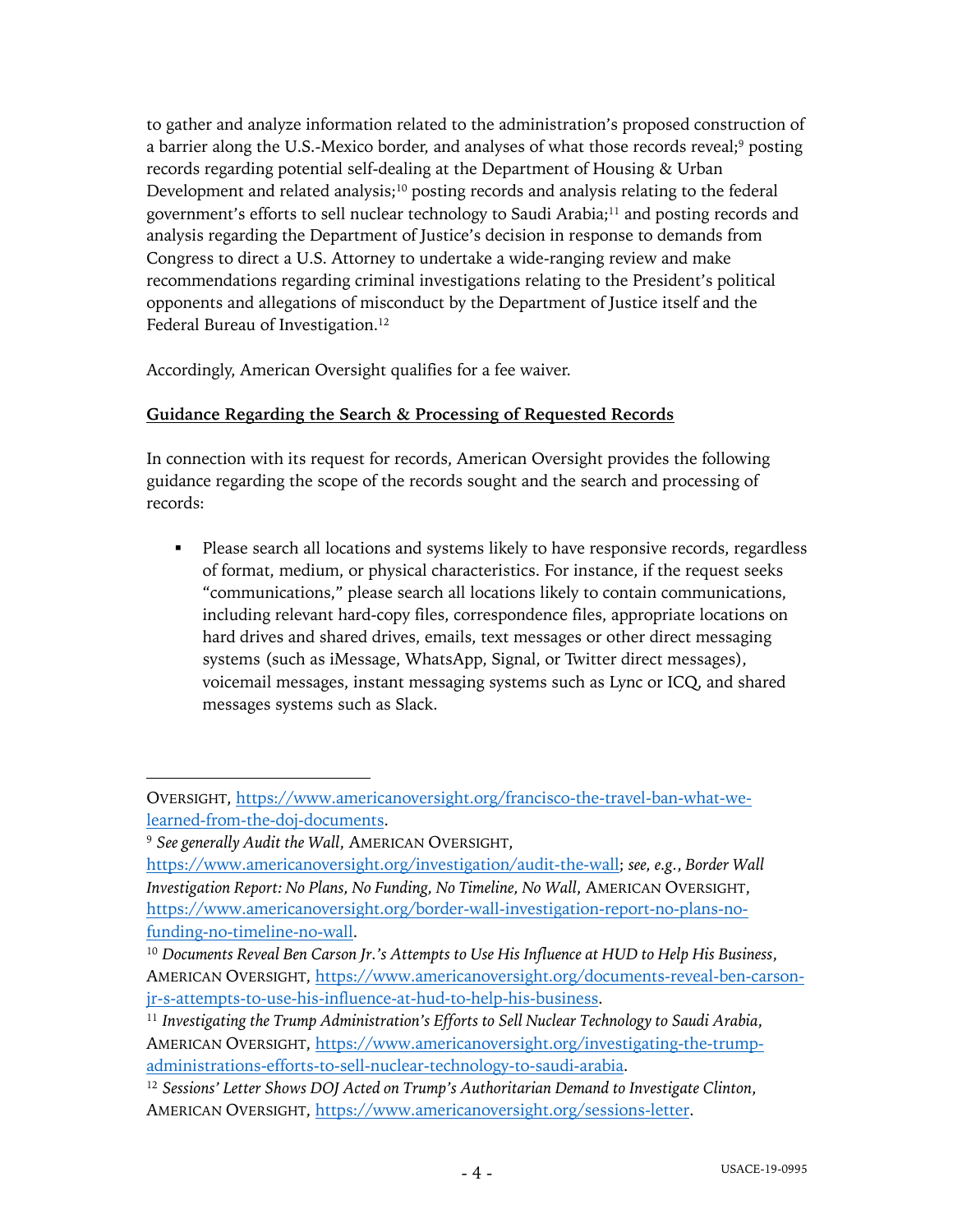- In conducting your search, please understand the terms "record," "document," and "information" in their broadest sense, to include any written, typed, recorded, graphic, printed, or audio material of any kind. We seek records of any kind, including electronic records, audiotapes, videotapes, and photographs, as well as letters, emails, facsimiles, telephone messages, voice mail messages and transcripts, notes, or minutes of any meetings, telephone conversations or discussions.
- Our request for records includes any attachments to those records or other materials enclosed with those records when they were previously transmitted. To the extent that an email is responsive to our request, our request includes all prior messages sent or received in that email chain, as well as any attachments to the email.
- Please search all relevant records or systems containing records regarding agency business. Do not exclude records regarding agency business contained in files, email accounts, or devices in the personal custody of your officials, such as personal email accounts or text messages. Records of official business conducted using unofficial systems or stored outside of official files are subject to the Federal Records Act and FOIA.13 It is not adequate to rely on policies and procedures that require officials to move such information to official systems within a certain period of time; American Oversight has a right to records contained in those files even if material has not yet been moved to official systems or if officials have, by intent or through negligence, failed to meet their obligations.<sup>14</sup>
- Please use all tools available to your agency to conduct a complete and efficient search for potentially responsive records. Agencies are subject to government-wide requirements to manage agency information electronically,<sup>15</sup> and many agencies have adopted the National Archives and Records Administration (NARA) Capstone program, or similar policies. These systems provide options for searching emails and other electronic records in a manner that is reasonably likely to be more complete than just searching individual custodian files. For example, a custodian may have deleted a responsive email from his or her email program, but your agency's archiving tools may capture that email under Capstone. At the same

<sup>13</sup> *See Competitive Enter. Inst. v. Office of Sci. & Tech. Policy*, 827 F.3d 145, 149–50 (D.C. Cir. 2016); *cf. Judicial Watch, Inc. v. Kerry*, 844 F.3d 952, 955–56 (D.C. Cir. 2016). <sup>14</sup> *See Competitive Enter. Inst. v. Office of Sci. & Tech. Policy*, No. 14-cv-765, slip op. at 8 (D.D.C. Dec. 12, 2016).

<sup>&</sup>lt;sup>15</sup> Presidential Memorandum—Managing Government Records, 76 Fed. Reg. 75,423 (Nov. 28, 2011), https://obamawhitehouse.archives.gov/the-press-

office/2011/11/28/presidential-memorandum-managing-government-records; Office of Mgmt. & Budget, Exec. Office of the President, Memorandum for the Heads of Executive Departments & Independent Agencies, "Managing Government Records Directive," M-12-18 (Aug. 24, 2012), https://www.archives.gov/files/records-mgmt/m-12-18.pdf.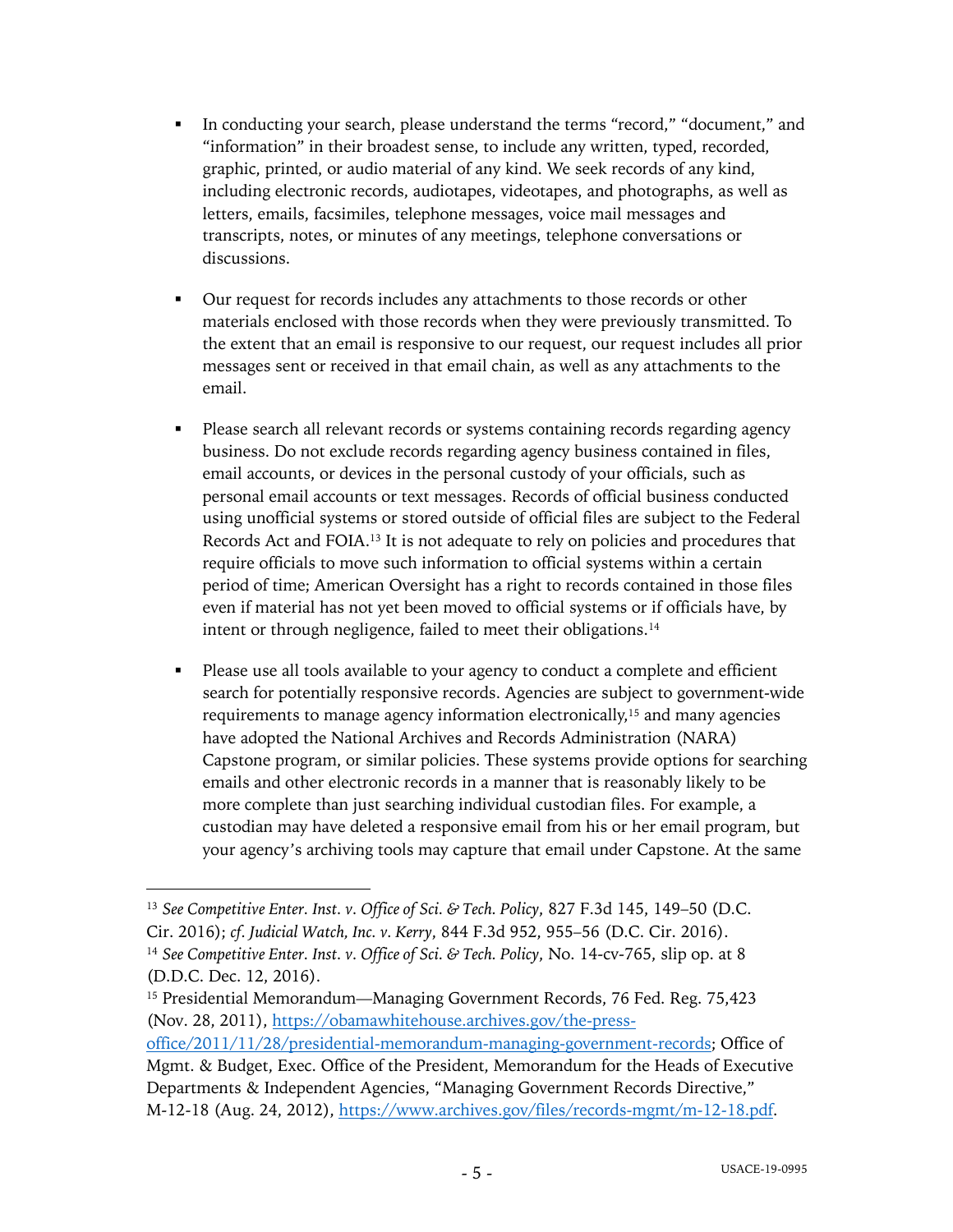time, custodian searches are still necessary; agencies may not have direct access to files stored in .PST files, outside of network drives, in paper format, or in personal email accounts.

- In the event some portions of the requested records are properly exempt from disclosure, please disclose any reasonably segregable non-exempt portions of the requested records. If a request is denied in whole, please state specifically why it is not reasonable to segregate portions of the record for release.
- Please take appropriate steps to ensure that records responsive to this request are not deleted by the agency before the completion of processing for this request. If records potentially responsive to this request are likely to be located on systems where they are subject to potential deletion, including on a scheduled basis, please take steps to prevent that deletion, including, as appropriate, by instituting a litigation hold on those records.

### **Conclusion**

If you have any questions regarding how to construe this request for records or believe that further discussions regarding search and processing would facilitate a more efficient production of records of interest to American Oversight, please do not hesitate to contact American Oversight to discuss this request. American Oversight welcomes an opportunity to discuss its request with you before you undertake your search or incur search or duplication costs. By working together at the outset, American Oversight and your agency can decrease the likelihood of costly and time-consuming litigation in the future.

Where possible, please provide responsive material in an electronic format by email. Alternatively, please provide responsive material in native format or in PDF format on a USB drive. Please send any responsive material being sent by mail to American Oversight, 1030 15th Street NW, Suite B255, Washington, DC 20005. If it will accelerate release of responsive records to American Oversight, please also provide responsive material on a rolling basis.

We share a common mission to promote transparency in government. American Oversight looks forward to working with your agency on this request. If you do not understand any part of this request, please contact Hart Wood at foia@americanoversight.org or